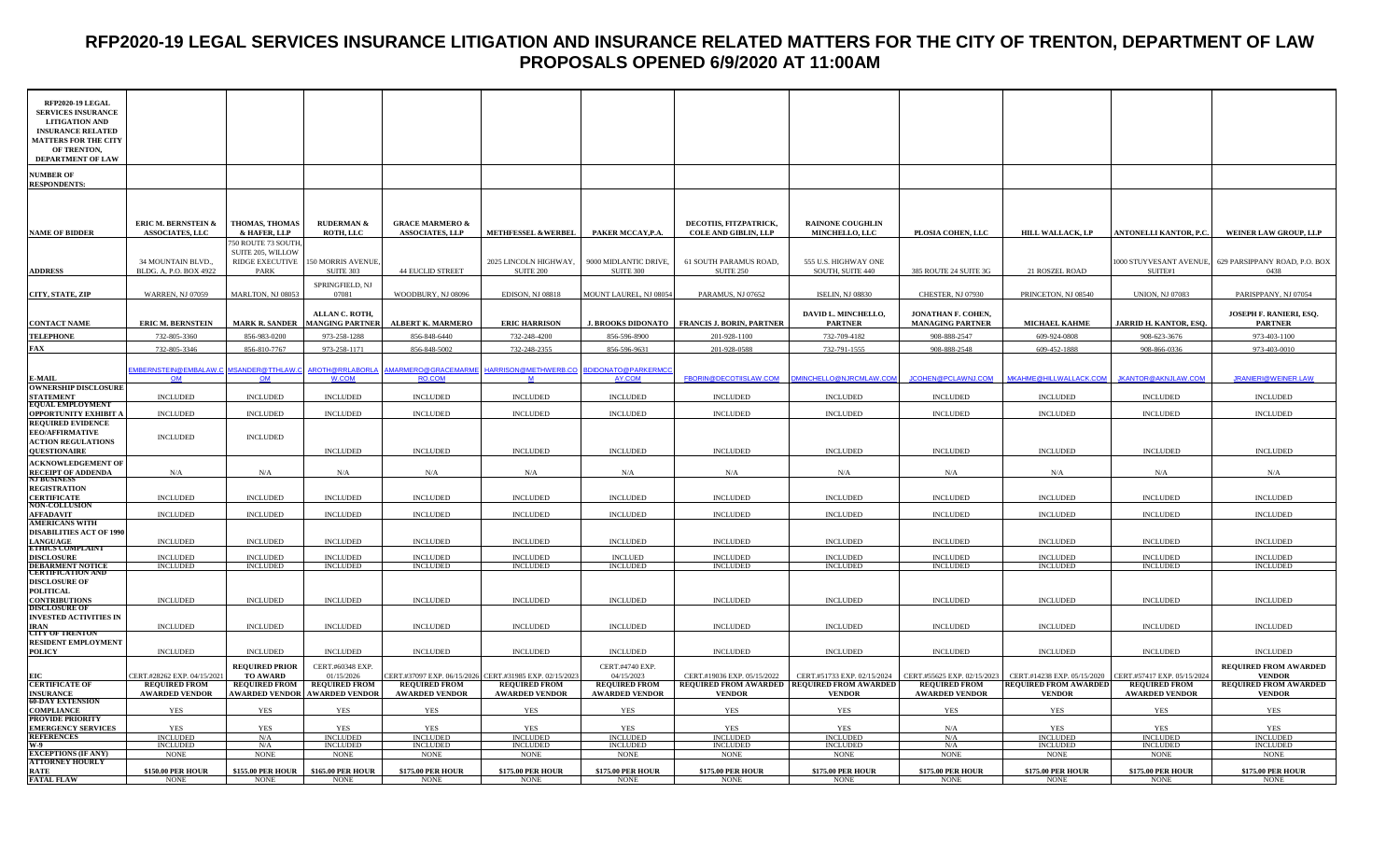#### **BID PROPOSAL FORM RESPONDENT MUST COMPLETE**

We the undersigned propose to furnish and deliver the above services pursuant to the scope of services and requirements and made part hereof:

#### **HOURLY RATE**

\$155.00 an hour for partners,

 $$125.00$  for associates and  $$75.00$  and hour for paralegals

### (ORIGINAL SIGNATURE BY AUTHORIZED REPRESENTATIVE) - Mark R. Sander

The undersigned is a Corporation, Partnership or Individual under the laws of the State of Pennsylvania \_\_\_\_\_\_\_\_\_\_having its principal office at \_\_225 Grandview Avenue, Fifth Floor, Camp Hill, PA 17011; Mailing Address: P.O. Box 999, Harrisburg, PA 17108

COMPANY Thomas, Thomas & Hafer, LLP ADDRESS Willow Ridge Executive Park, 750 Rout 73 South, Suite 205 ADDDECC Mortion NI 000E2  $\mathbf{I}$ 

NAME Mark R. Sander TELEPHONE 856-983-0200

FAX 856-810-7767

| EMAIL msander@tthlaw.com |  |
|--------------------------|--|
|                          |  |
| <b>DATE</b>              |  |
|                          |  |
| <b>SIGNATURE</b>         |  |
|                          |  |
|                          |  |
|                          |  |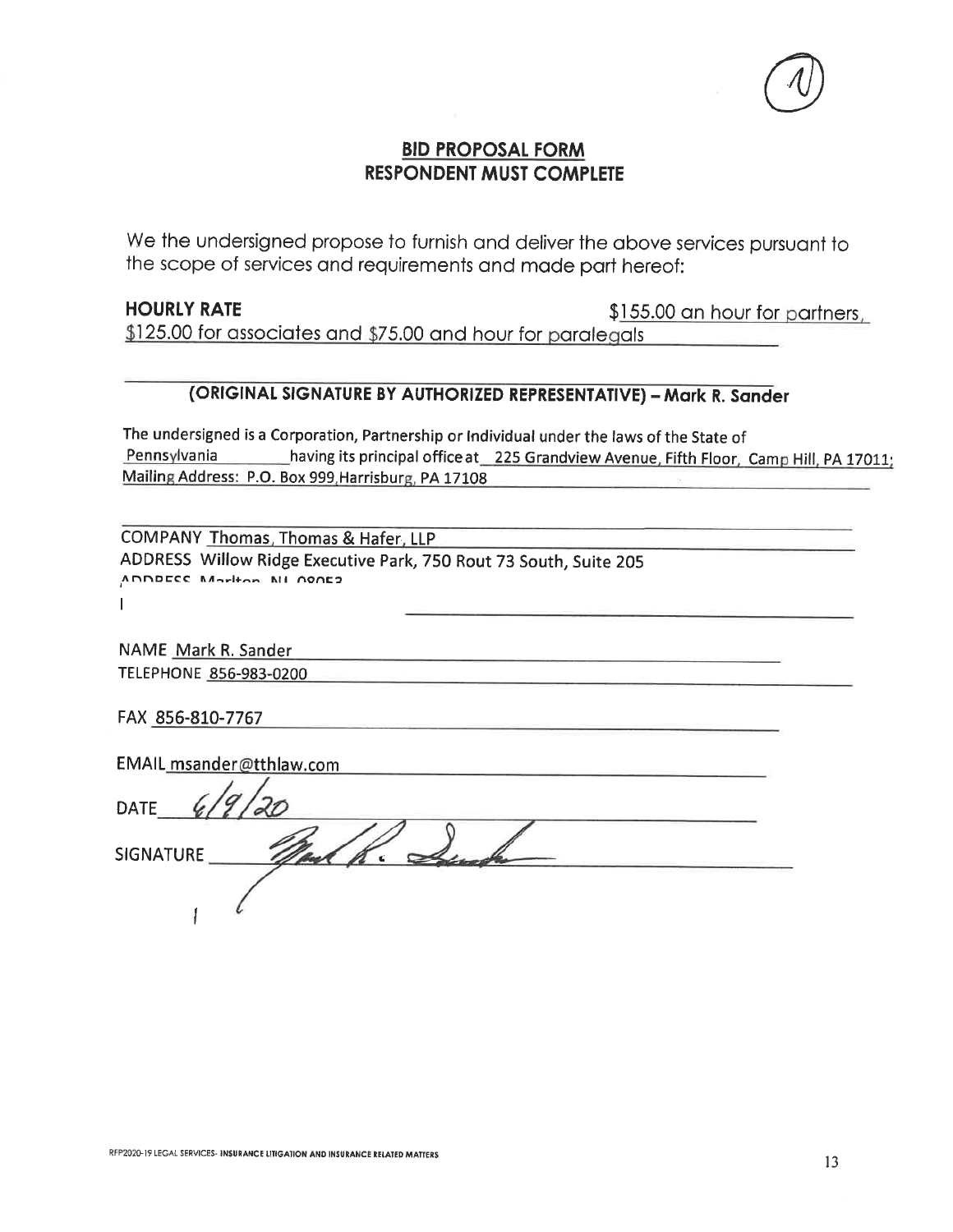

## **CITY OF TRENTON**

# **LEGAL SERVICES - INSURANCE LITIGATION AND INSURANCE RELATED MATTERS**

## **RFP2020-19**

| Event/Activity                                                                                                                                                                                                                                                                            | <b>Rate per Hour</b> |
|-------------------------------------------------------------------------------------------------------------------------------------------------------------------------------------------------------------------------------------------------------------------------------------------|----------------------|
| The Law Firm of Eric M. Bernstein & Associates, L.L.C. will<br>accept all rates and compensation as set forth in the Request<br>for Proposal in accordance with such rates as may be<br>determined by City of Trenton by Resolution or Ordinance.                                         |                      |
| Hourly Rate - All Special Counsel services, before courts,<br>agency, Office of Administrative Law, Department of Personnel<br>or in negotiations, or in-office, including client meetings,<br>depositions, motion or conference hearings, and trial time.<br>Hourly Rate - All Attorneys | \$150.00 per hour    |
| Hourly Rate - Paralegals (when requested and authorized)                                                                                                                                                                                                                                  | \$60.00 per hour     |
| Postage (includes Federal Express and USPS Priority)                                                                                                                                                                                                                                      | Market Rate          |
| Copying (in house, legal or letter sized)                                                                                                                                                                                                                                                 | \$0.20 per page      |
| Copying/Printing (outside supplier, briefs and volume)                                                                                                                                                                                                                                    | Market Rate          |
| Facsimile transmittal (sending only)                                                                                                                                                                                                                                                      | \$0.20 per page      |
| Electronic transmission (email or other)                                                                                                                                                                                                                                                  | <b>None</b>          |

Eric M. Bernstein & Associates, L.L.C. **34 Mountain Boulevard Building A** P.O. Box 4922 Warren, New Jersey 07059-4922 Phone: (732) 805-3360 Fax: (732) 805-3346 www.embalaw.com

 $\hat{\boldsymbol{z}}$ 

 $\frac{F}{\rho r}$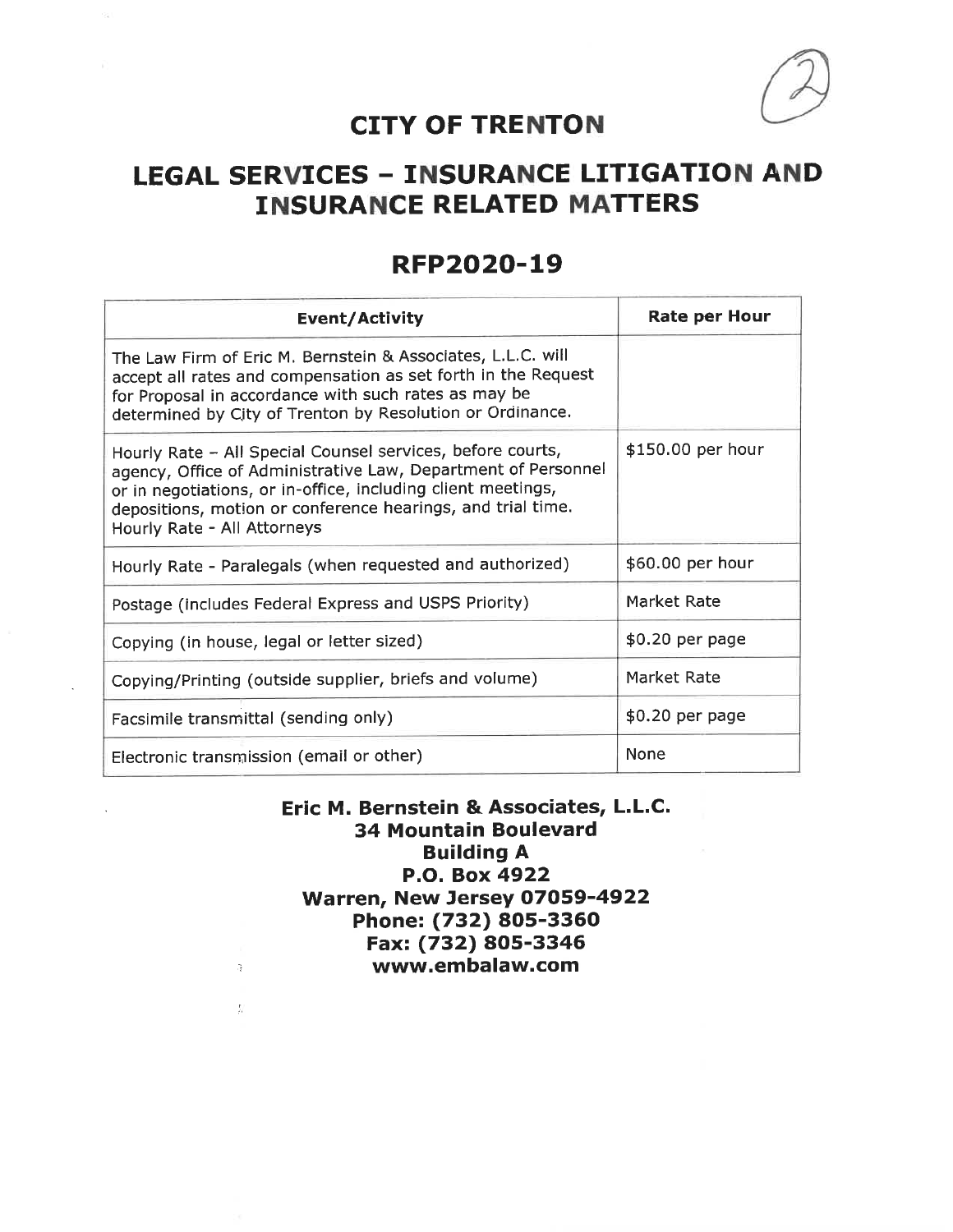

# RUDERMAN & ROTH, LLC

**COUNSELLORS AT LAW** 

150 Morris Avenue, Suite 303 + Springfield, New Jersey 07081 TEL 973.258.1288 → FAX 973.258.1171

ALLAN C. ROTH, ESO. New Jersey · Illinois · District of Columbia **PLEASE REPLY TO:** 2 Tilton Place Holmdel, NJ 07733

#### **BID PROPOSAL FORM RESPONDENT MUST COMPLETE**

WE THE UNDERSIGNED PROPOSE LEGAL SERVICES FOR SPECIAL OUTSIDE COUNSEL PURSUANT TO THE SCOPE OF SERVICES AND REQUIREMENTS AND MADE PART HEREOF:

#### **HOURLY RATE**

#### \$165.00

#### (ORIGINAL SIGNATURE BY AUTHORIZED REPRESENTATIVE)

The undersigned is a Corporation, Partnership or Individual under the laws of the State of New Jersey having its principal office at Springfield, New Jersey.

| <b>COMPANY</b> | Ruderman & Roth, L.L.C. |  |  |
|----------------|-------------------------|--|--|
|                |                         |  |  |

**ADDRESS** 150 Morris Avenue, Suite 303

**ADDRESS** Springfield, NJ 07081

FED.ID# 83-2719751

Allan C. Roth **NAME** 

**FAX** 973-258-1171

**EMAIL** aroth#rrlaborlaw.com

**DATE** 

**SIGNATURE**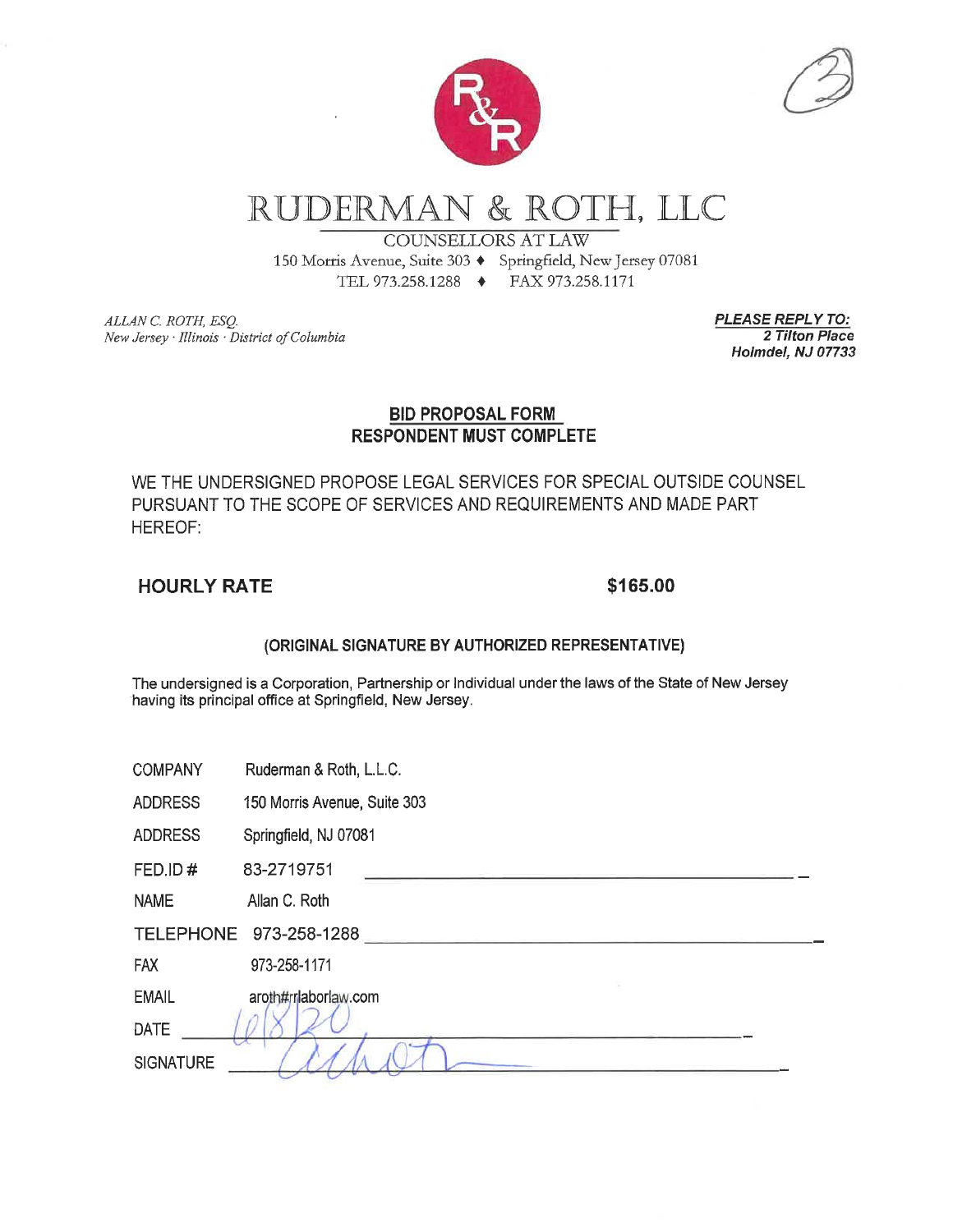#### **BID PROPOSAL FORM RESPONDENT MUST COMPLETE**

We the undersigned propose to furnish and deliver the above services pursuant to the scope of services and requirements and made part hereof:

#### HOIIDIV DATE

| <b>HOURLY RATE</b>             |                                                                                                                                                           | $$175\rho\text{a}$<br>$$85$ Attoiny, |
|--------------------------------|-----------------------------------------------------------------------------------------------------------------------------------------------------------|--------------------------------------|
|                                |                                                                                                                                                           |                                      |
|                                | (ORIGINAL SIGNATURE BY AUTHORIZED REPRESENTATIVE)                                                                                                         |                                      |
|                                | The undersigned is a Corporation Partnership or Individual under the laws of the State of<br>Mw Jergy having its principal office at 44 Euclid ST Woodbyy |                                      |
| <b>ADDRESS</b><br>FED. ID $#_$ | COMPANY Grace Marmero + ASSOC-CLP<br>44 Euclid ST<br>$10 - 08096$<br>ADDRESS $w_{\text{odd}}$                                                             |                                      |
|                                | NAME $A Def$ IC. Marmer 0<br>TELEPHONE $s30$ 848 4940                                                                                                     |                                      |
|                                | FAX $854 848 5002$                                                                                                                                        |                                      |
| <b>EMAIL</b>                   | amarmero (a gracionalmio com                                                                                                                              |                                      |
| DATE                           | $5/2020^{\circ}$                                                                                                                                          |                                      |
| <b>SIGNATURE</b>               |                                                                                                                                                           |                                      |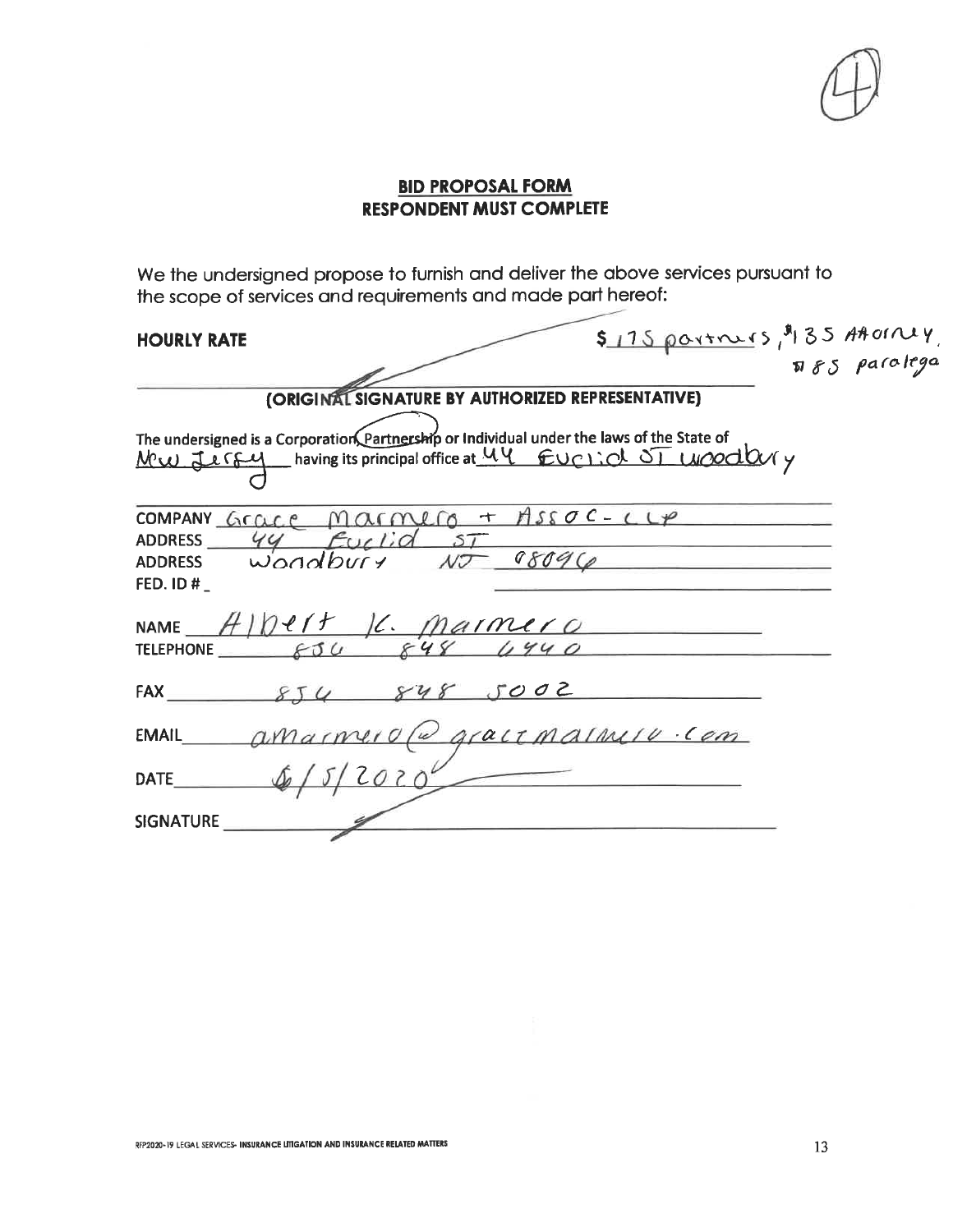#### **Price Proposal**

We propose the following fee arrangement:

- Partners/Counsel: \$175/hour  $\bullet$
- Associates: \$135/hour  $\bullet$
- Paralegals: \$85/hour  $\bullet$
- Costs of photocopies with our vendor are:  $\bullet$ 
	- o \$0.10 per page for black and white copies
	- $\circ$  \$1.09 per page for color copies
	- o \$15 for every 250 pages for converting documents to a C.D.
	- o \$40 for DVD
- Costs for postage with the United States Postal Service are utilized at their current rates for  $\bullet$ general postage and certified mail.
- Costs for Lawyers Service deliveries are \$4.35 per item effective January 1st, 2019.  $\bullet$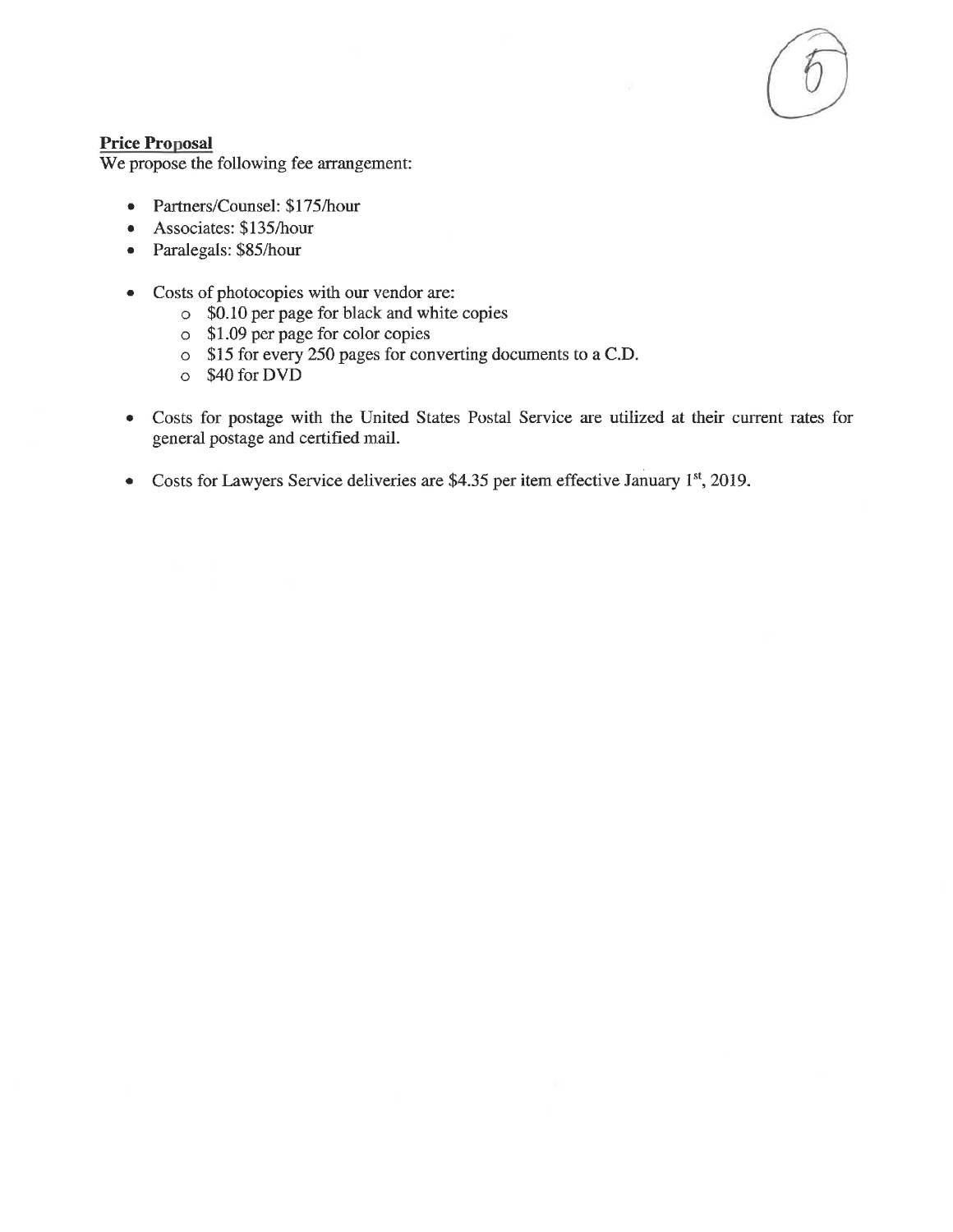

# **FEE SCHEDULE**

٦,

้า

٦

The hourly rate for professional and paraprofessional legal services for City of Trenton depending on the nature of the matter will be:

| Shareholders       | \$175 |
|--------------------|-------|
| Counsel/Of Counsel |       |
| and Associates     | \$135 |
| Paralegal          | \$85  |

All non-paralegal work will be performed by a shareholder.

In addition to legal services, our invoices will include any out-of-pocket expenses attributable to a specific client matter. Out-of-pocket expenses generally include, but are not limited to postage, photocopying and complex document production, fax transmissions, courier services, online research, travel expenses, filing, recording, certification and registration fees charged by governmental bodies.

Itemized statements showing services rendered and disbursements made by the firm on behalf of the client will be submitted on a monthly basis, together with an appropriate voucher for payment.

#### **Administrative Fees**

| Photocopying    | \$.20 per copy          |
|-----------------|-------------------------|
| Courier Service | At cost                 |
| Telephone calls | Included in hourly rate |
| Faxes           | no charge               |
| Postage         | At cost                 |
| Travel/mileage  | \$.58 cost per mile     |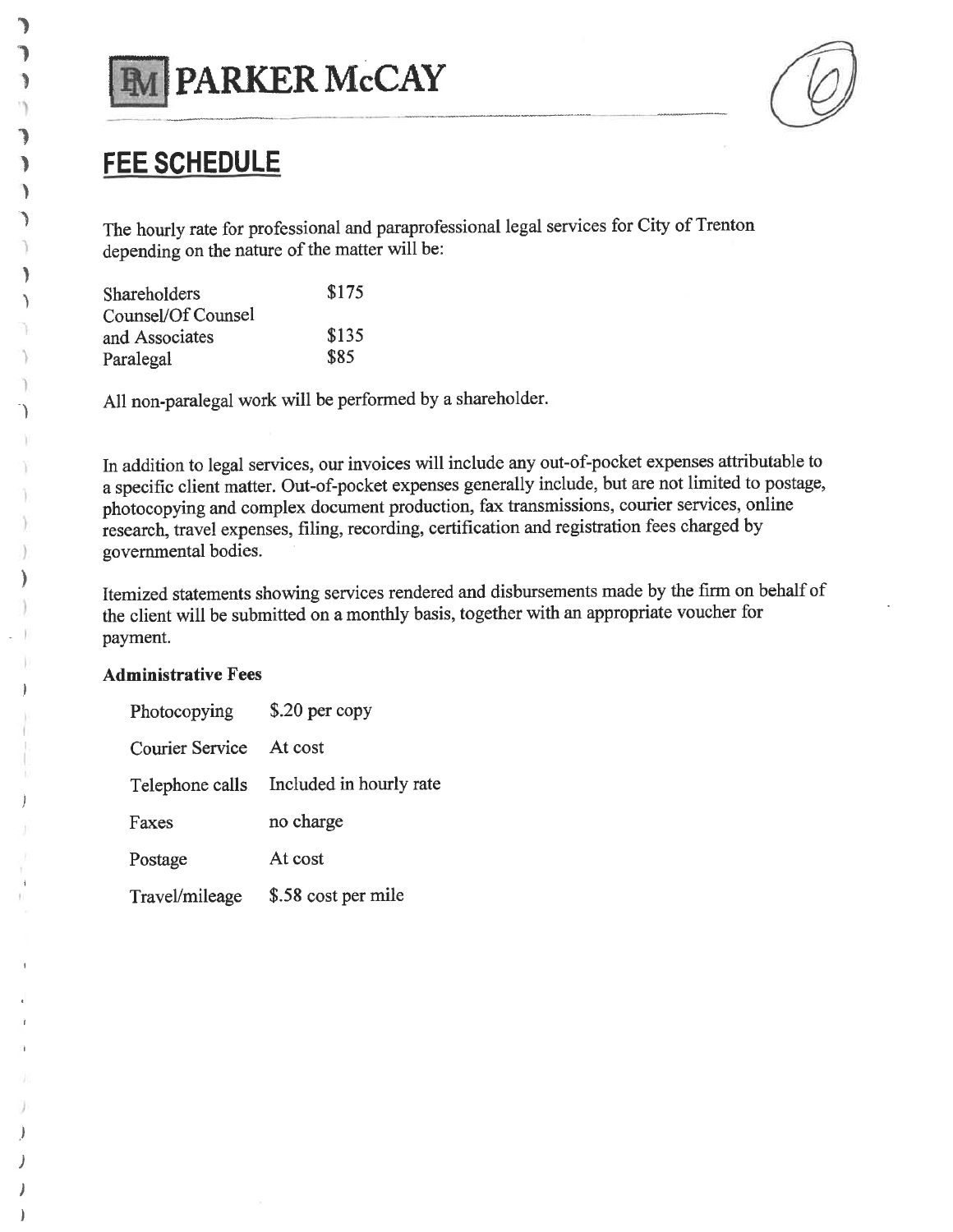

61 SOUTH PARAMUS ROAD PARAMUS, NEW JERSEY 07652

**TELEPHONE: (201) 928-1100** TELEFAX: (201) 928-0588 WWW.DECOTIISLAW.COM



WILLIAM HARLA, ESQ. WHARLA@DECOTIISLAW.COM 201.907.5205

#### **FEE PROPOSAL**

#### Legal Services - Insurance Litigation and Insurance Law Related Matters

DeCotiis, FitzPatrick, Cole & Giblin, LLP proposes the following fee structure for insurance litigation and insurance law related matters; we will, however, be more than willing to tailor a fee structure that meets the City's needs:

**Hourly Rate:** We propose a blended hourly rate of One Hundred Seventy-Five Dollars (\$175.00) per hour for services performed by attorneys, including attendance at required meetings. Legal services provided by law clerks will be billed at a rate of One Hundred Twenty-Five Dollars (\$125.00) and paralegals and legal assistants will be billed at a rate of Eighty-Five Dollars (\$85.00) per hour.

**Travel Time:** Travel time during which legal work is being undertaken on behalf of the client will be billed at our normal hourly rate(s). Other travel time will be billed at One Hundred Dollars (\$100.00) per hour.

Mileage, Tolls and Parking: We propose that mileage will be reimbursed at the prevailing IRS reimbursement rate, and the cost of tolls and parking shall be reimbursed at cost.

#### **Reimbursable Expenses:**

| Photocopies | \$.30 per page;  | Faxes        | \$.25 per page |
|-------------|------------------|--------------|----------------|
| Printing    | $$.10$ per page; | Color Copies | \$.65 per page |
| CD Copy     | \$5.00;          | DVD Copy     | \$10.00        |

Any additional reimbursable expenses will be subject to the approval of the City.

*Invoices and Payment:* Invoices are sent on a monthly basis and payment is due within 30 days thereafter.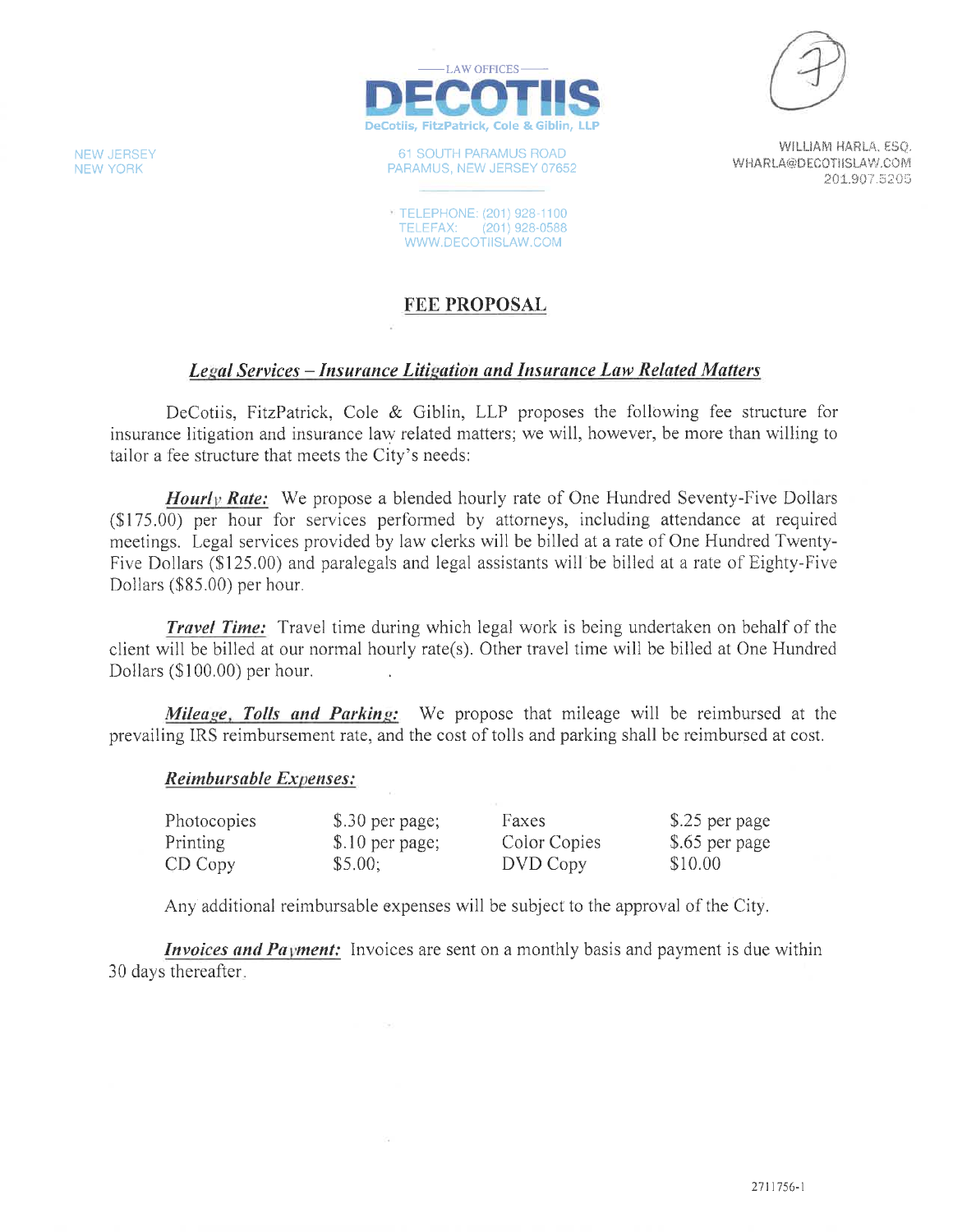

Ruben D. Perez\* Matthew R. Tavares\* Jeremy M. Brooks Michael S. Spinello

Writer's Direct: DMinchello@NJRCMLaw.com

#### PAYMENT CONDITIONS AND RATE SCHEDULES

RAINONE

ATTORNEYS AT LAW

COUGHLIN

MINCHELLO

During the calendar year 2020-2021 Rainone Coughlin Minchello proposed to provide legal services at an hourly rate of One Hundred Seventy-Five Dollars (\$175.00) per hour for shareholders, One Hundred Thirty-Five Dollars (\$135.00) per hour for all other attorneys and Eighty-Five (\$85.00) for paralegals for all services required.

We further propose the following fees for expenses:

#### **Reimbursable Expenses:**

| Photocopies | \$.08 per page; | Faxes        | \$.25 per page |
|-------------|-----------------|--------------|----------------|
| Printing    | \$.08 per page; | Color Copies | \$.65 per page |
| CD Copy     | \$5.00;         | DVD Copy     | \$10.00        |

Any additional reimbursable expenses will be subject to the approval of the City.

Invoices and Payment: Invoices are sent on a monthly basis and payment is due within 30 days thereafter.

www.njrcmlaw.com

555 U.S. Highway One South, Suite 440 Iselin, New Jersey 08830



Louis N. Rainone Craig J. Coughlin\* David L. Minchello Carol A. Berlen John F. Gillick Brian P. Trelease\* Claudia Marchese Anne E. Rowan \* Also admitted in New York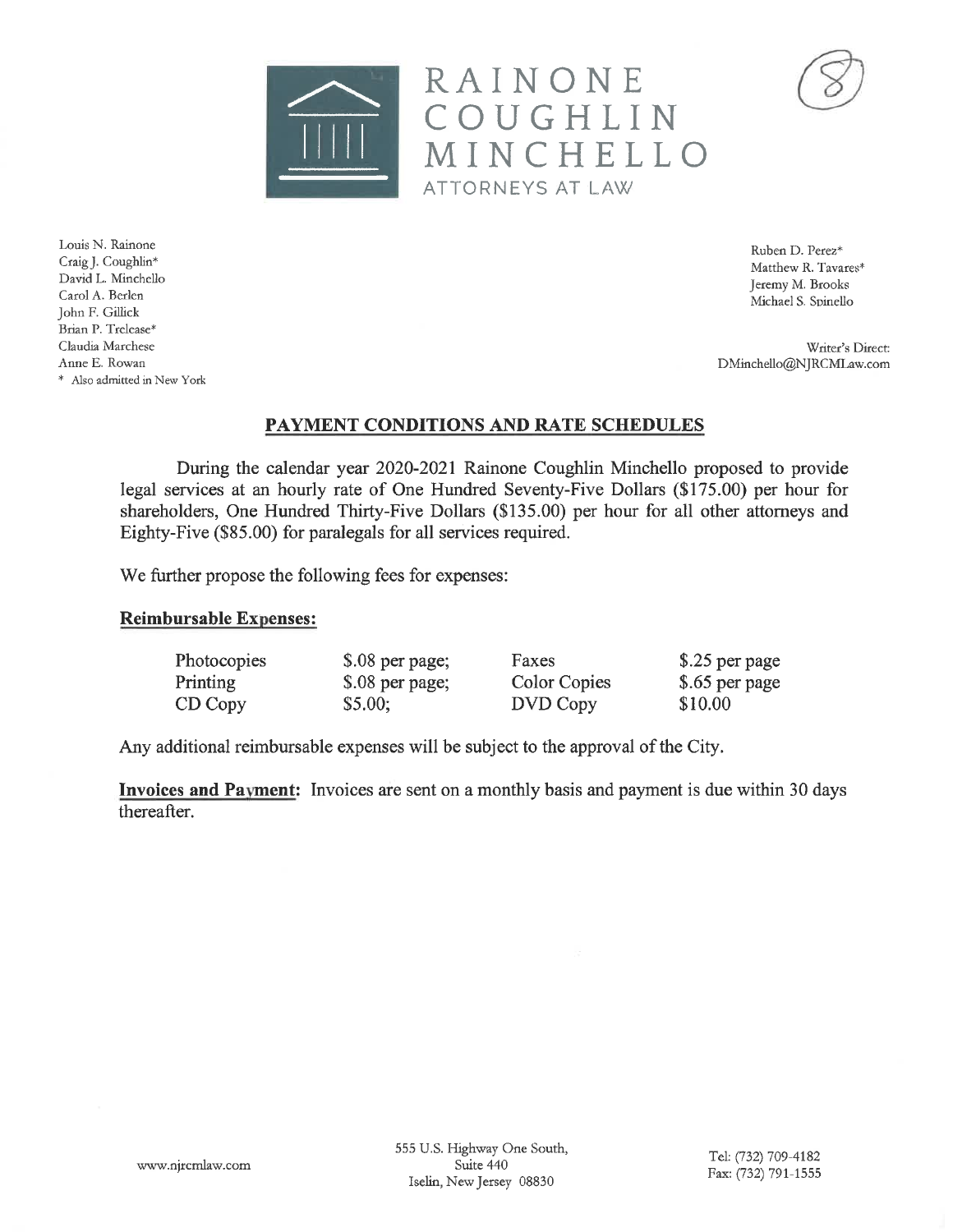#### PLOSIA COHEN LLC

Board, bond sales, condemnation and eminent domain. Mr. Youssouf has served as an instructor for the New Jersey Institute for Continuing Legal Education ("NJICLE"), teaching courses such as "The ABC's of Municipal Government Law."

If the City of Trenton decides to retain our law firm, I will have principal responsibility for working on the matters. If appointed, I will be available to attend and accommodate any required meetings. This law firm has never been involved in any bankruptcy or re-organization proceedings, nor have we been subject to any legal malpractice proceedings.

The hourly rate our firm will charge to the City of Trenton for work performed by myself and/or my partner James L. Plosia Jr. will be \$175.00 an hour and any other attorney will be \$135.00 per hour. The rate for paralegals is \$85.00 per hour, secretarial work is not charged, and copying/shipping expenses are submitted for reimbursement at the cost to our law firm. Our general billing procedures provide for the transmittal of a detailed invoice each month in which services are performed. All services are fully described with an indication of the day the services were performed, by whom performed, the time expended and his or her hourly rate. Disbursements are also indicated.

Should you have any questions concerning our firm, please do not hesitate to contact me. Thank you for the opportunity to submit this information regarding our firm.

Sincerely yours

Jonathan F. Cohen

**JFC:CAP**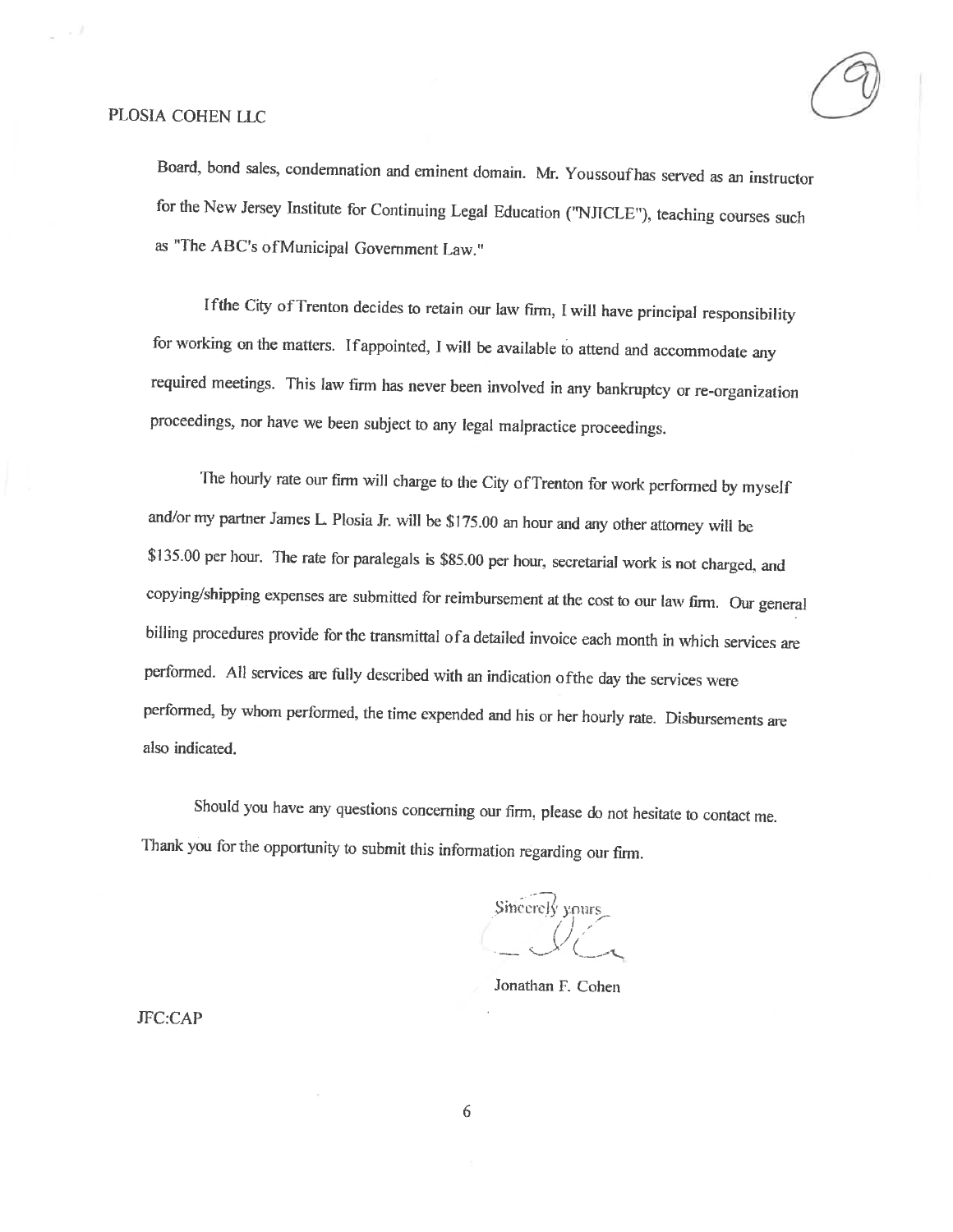

#### **BID PROPOSAL FORM RESPONDENT MUST COMPLETE**

We the undersigned propose to furnish and deliver the above services pursuant to the scope of services and requirements and made part hereof:

#### **HOURLY RATE**

 $5 - 175.00$ 

#### (ORIGINAL SIGNATURE BY AUTHORIZED REPRESENTATIVE)

The undersigned is a Corporation, Partnership or Individual under the laws of the State of having its principal office at 21 Roszel Road, Princeton, NJ 08540 New Jersey

| <b>COMPANY</b>                             | <b>Hill Wallack LLP</b> |  |
|--------------------------------------------|-------------------------|--|
| <b>ADDRESS</b>                             | 21 Roszel Road          |  |
| <b>ADDRESS</b><br><u> La Carlo Carlo I</u> | Princeton, NJ 08540     |  |
| FED. ID $#$                                |                         |  |
|                                            | Michael Kahme           |  |
| <b>TELEPHONE</b>                           | 609-924-0808            |  |
| <b>FAX</b>                                 | 609-452-1888            |  |
| EMAIL <b>EMAIL</b>                         | mkahme@hillwallack.com  |  |
| <b>DATE</b>                                | 06/05/2020              |  |
| <b>SIGNATURE</b>                           |                         |  |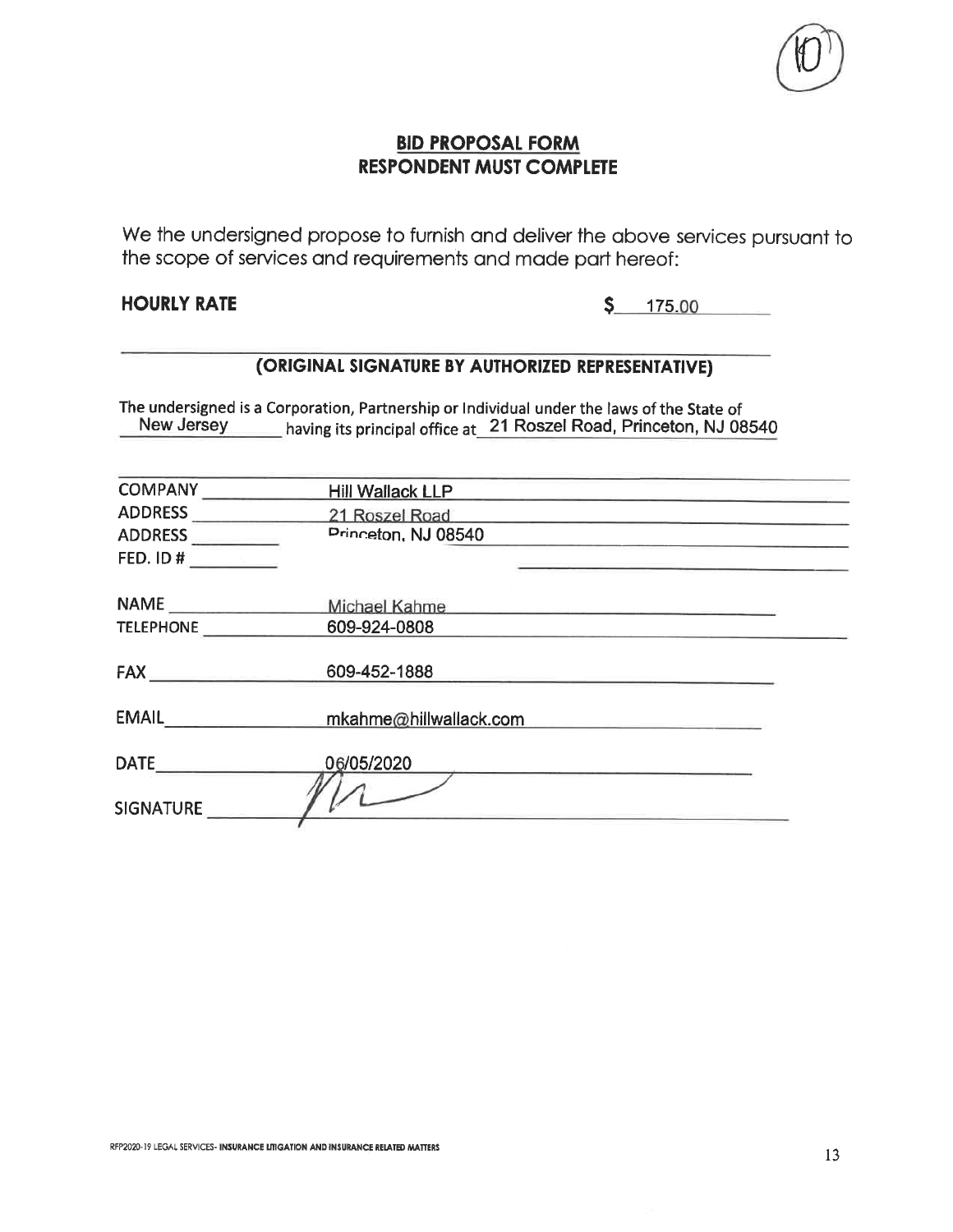# Respondent's Cost Proposal

Antonelli Kantor, P.C. is amenable to the hourly rates set by the City of Trenton.

Partners \$175.00/hour All other attorneys \$135.00/hour Paralegals \$85.00/hour

#### ANTONELLI KANTOR, P.C.

By: H. Kantor, Partner